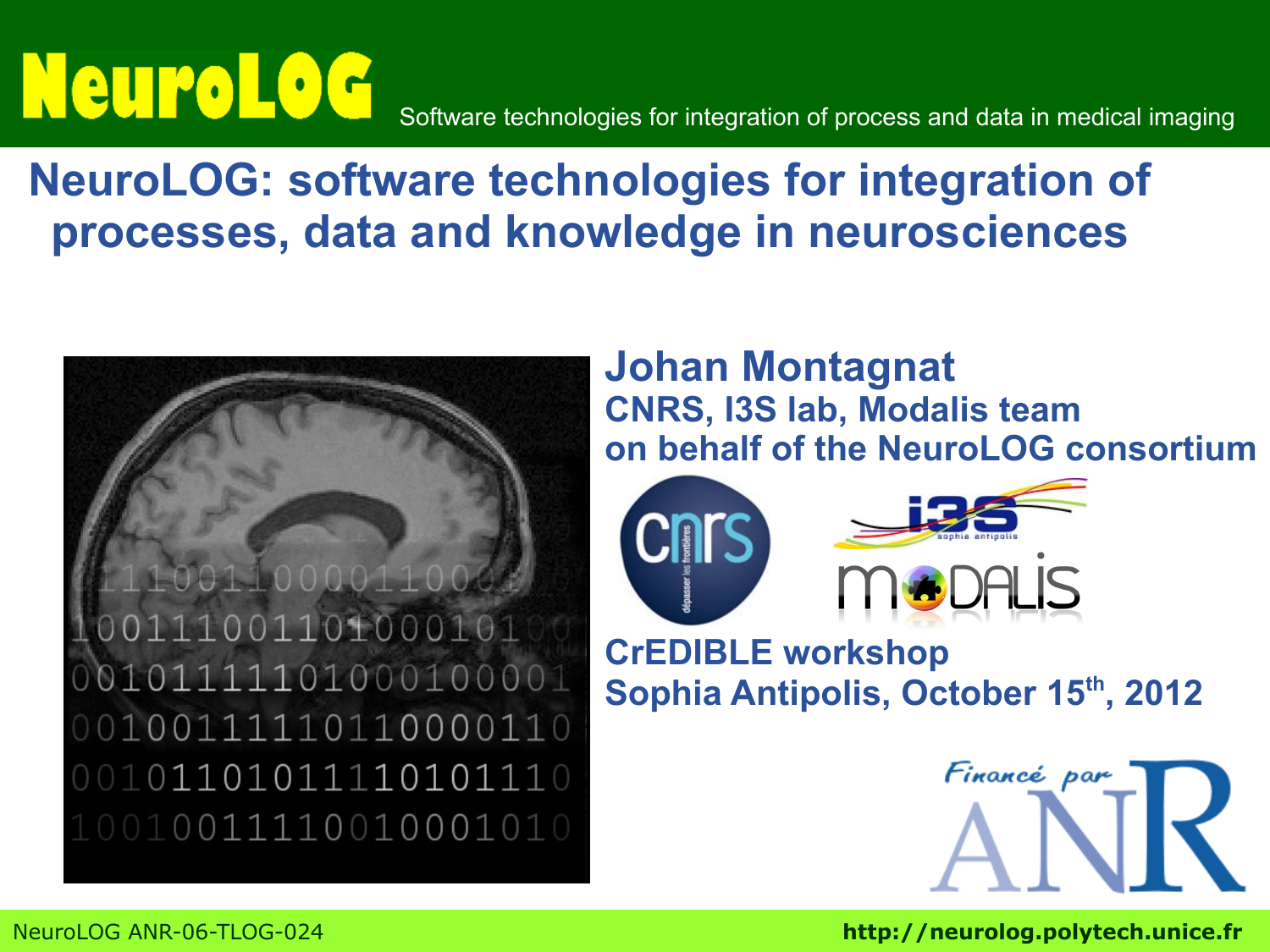# $|e|$

## **Collaborative neurosciences**

Software technologies for integration of process, data and knowledge in medical imaging

### • **Sharing neuroinformatics resources**

- Research applications (translational and clinical research)
- Complex analysis (multi-centric studies, large data sets)

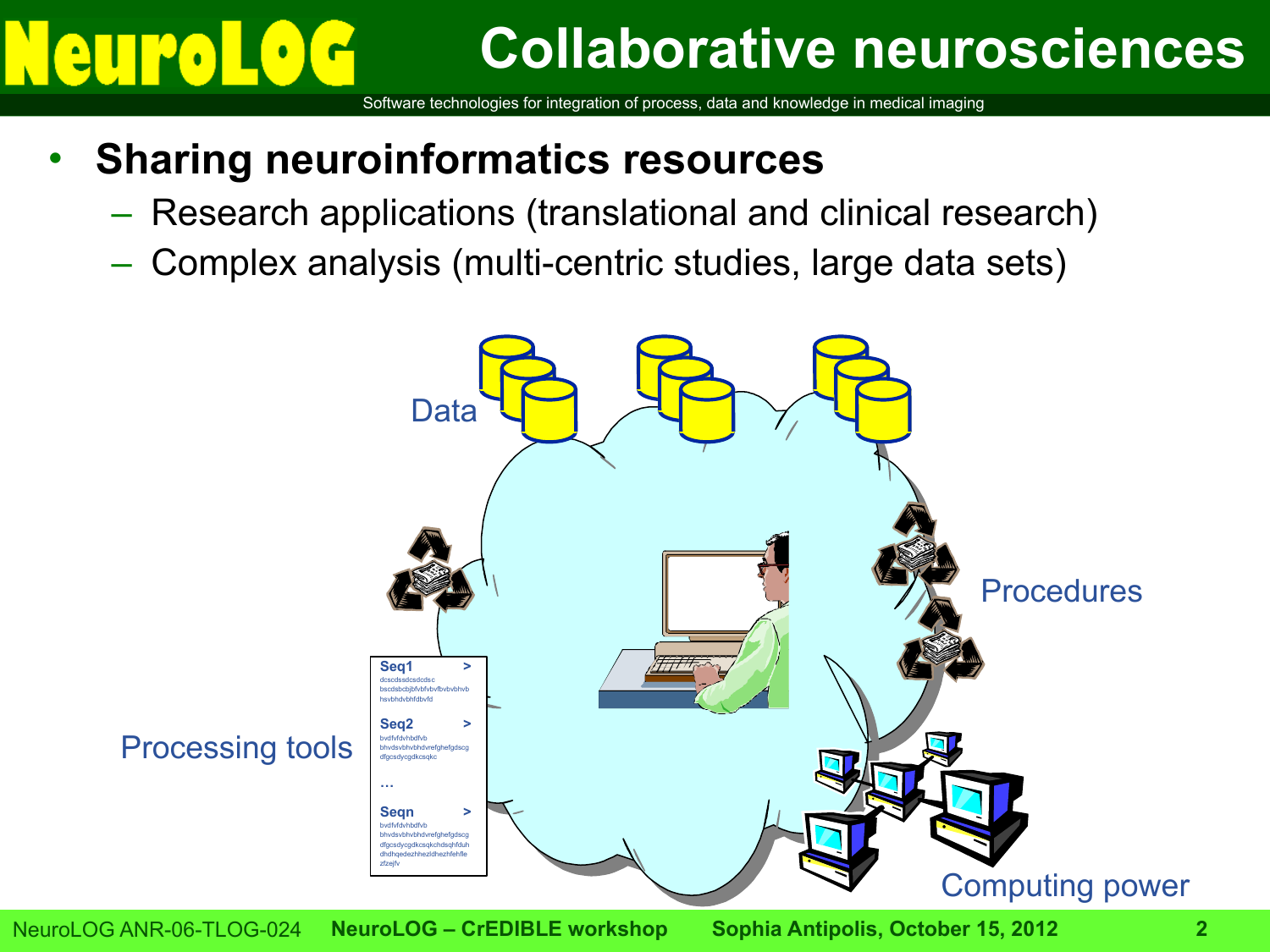## **Focus on data management**

Software technologies for integration of process, data and knowledge in medical imaging

### • **Data federation approach**

- Preserve legacy environment (e.g. relational databases)
- Cope with heterogenous schemas
- Implement data mediation and federation

### • **Technological investigation**

– Experimenting both relational and semantics technologies, using the same data sources

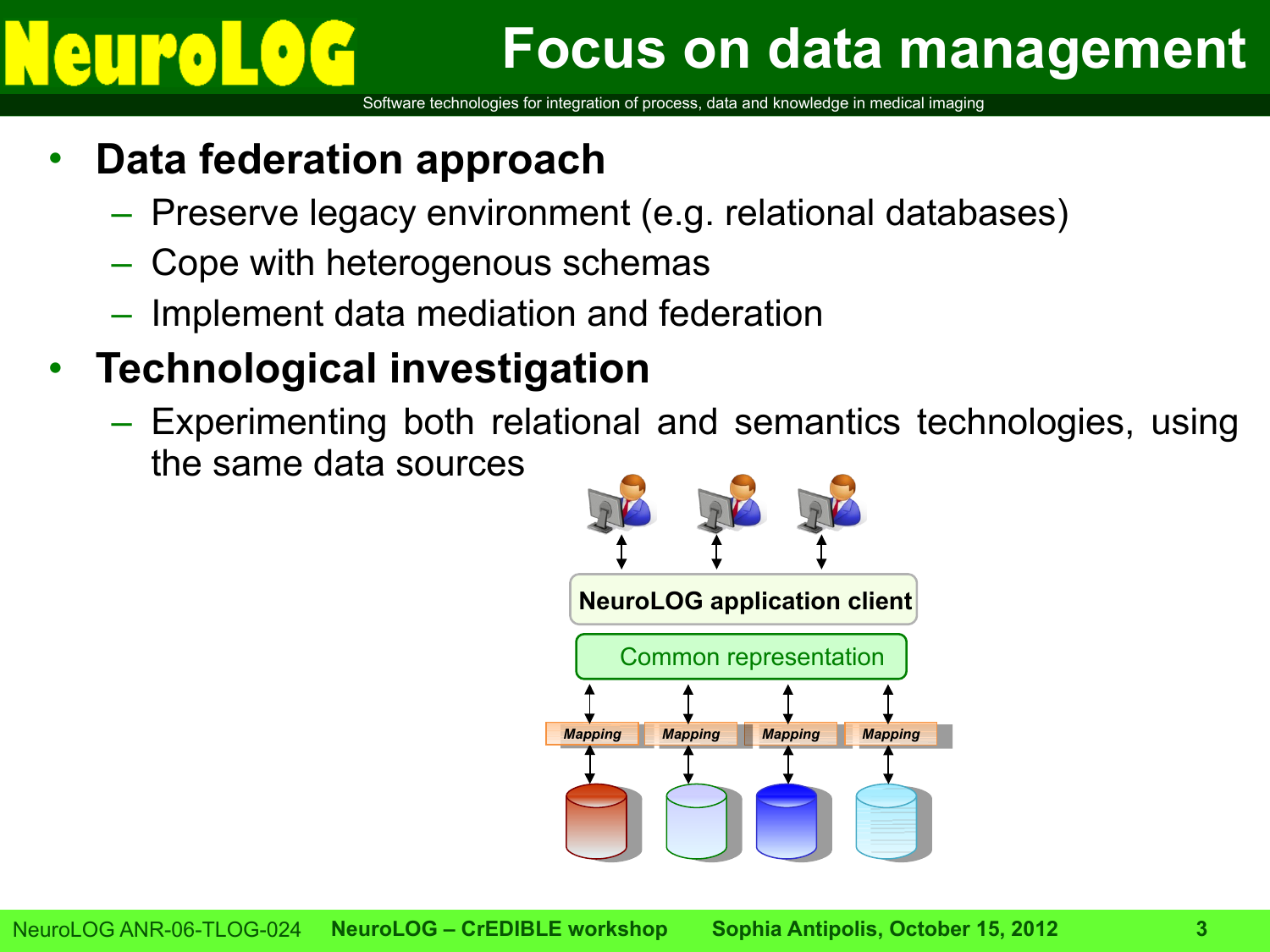# $||\cdot||$

# **Application-driven**

- **Pathologies**
	- Multiple Sclerosis
	- Brain strokes
	- Brain tumors
	- Alzheimer's
- **Data considered**
	- Imaging data



- Various MR modalities (T1, T1 Gado, T2, Flair, Diffusion, PD)
- Processed images (Registered, Segmented, …)
- Associated metadata
	- Studies
	- Subjects
	- Data acquisition context and provenance
	- Neurophysiological and Neuroclinical tests
	- Measurements derived from image data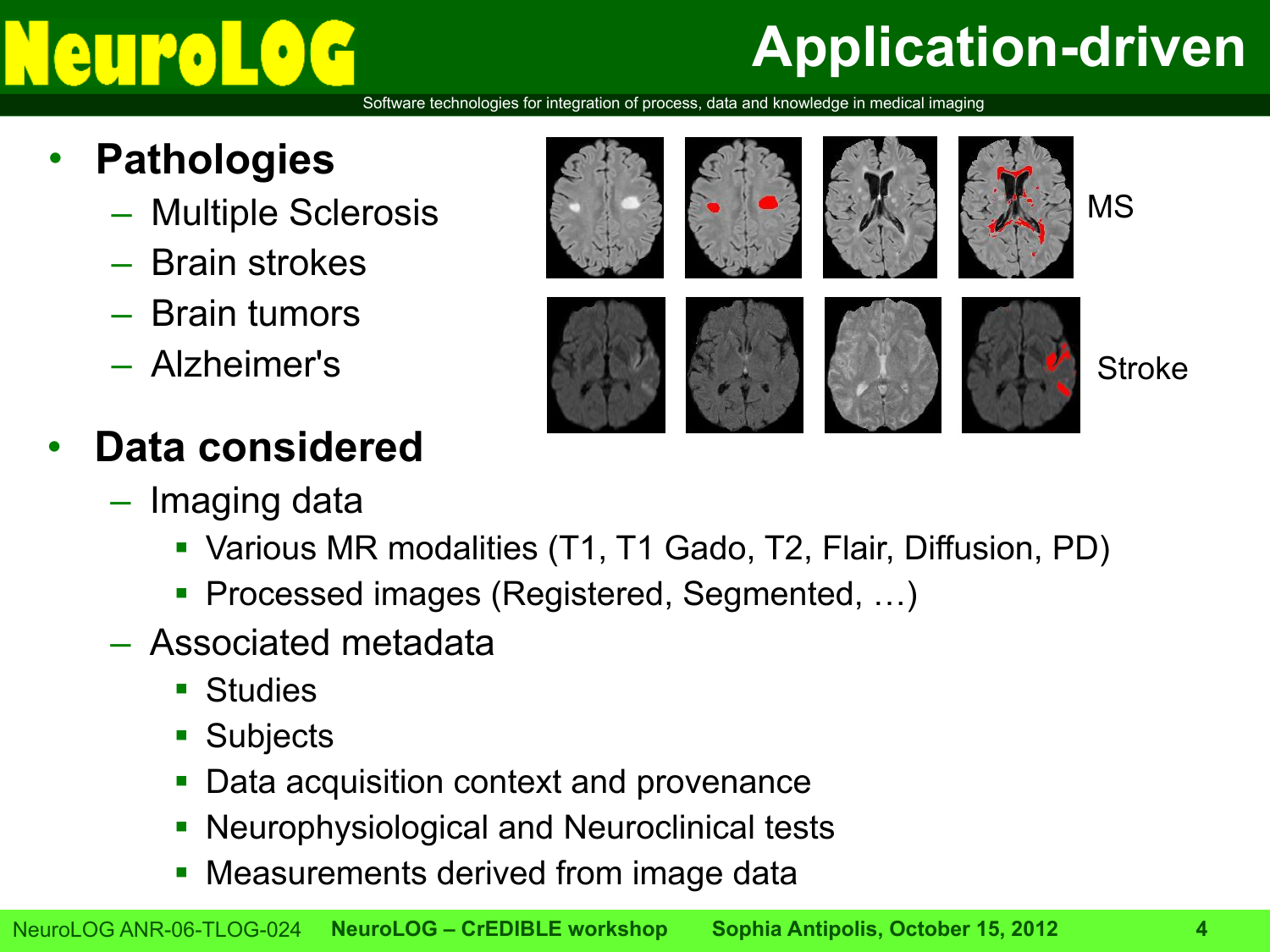# Neurol

# **NeuroLOG platform**

Software technologies for integration of process, data and knowledge in medical imaging



### • **5 sites federated**

- I3S (Sophia Antipolis) core technical site
- IRISA (INRIA Rennes),<br>collaborating with the collaborating with University Hospital of Rennes
- IFR49 (INSERM affiliated neuroscience group in Paris La Pitié Salpétrière Hospital)
- GIN (INSERM affiliated neurosciences institute of Grenoble, Michalon Hospital)
- INRIA Sophia Antipolis collaborating with Centre Antoine Lacassagne (Nice)
- **Clients connect from anywhere**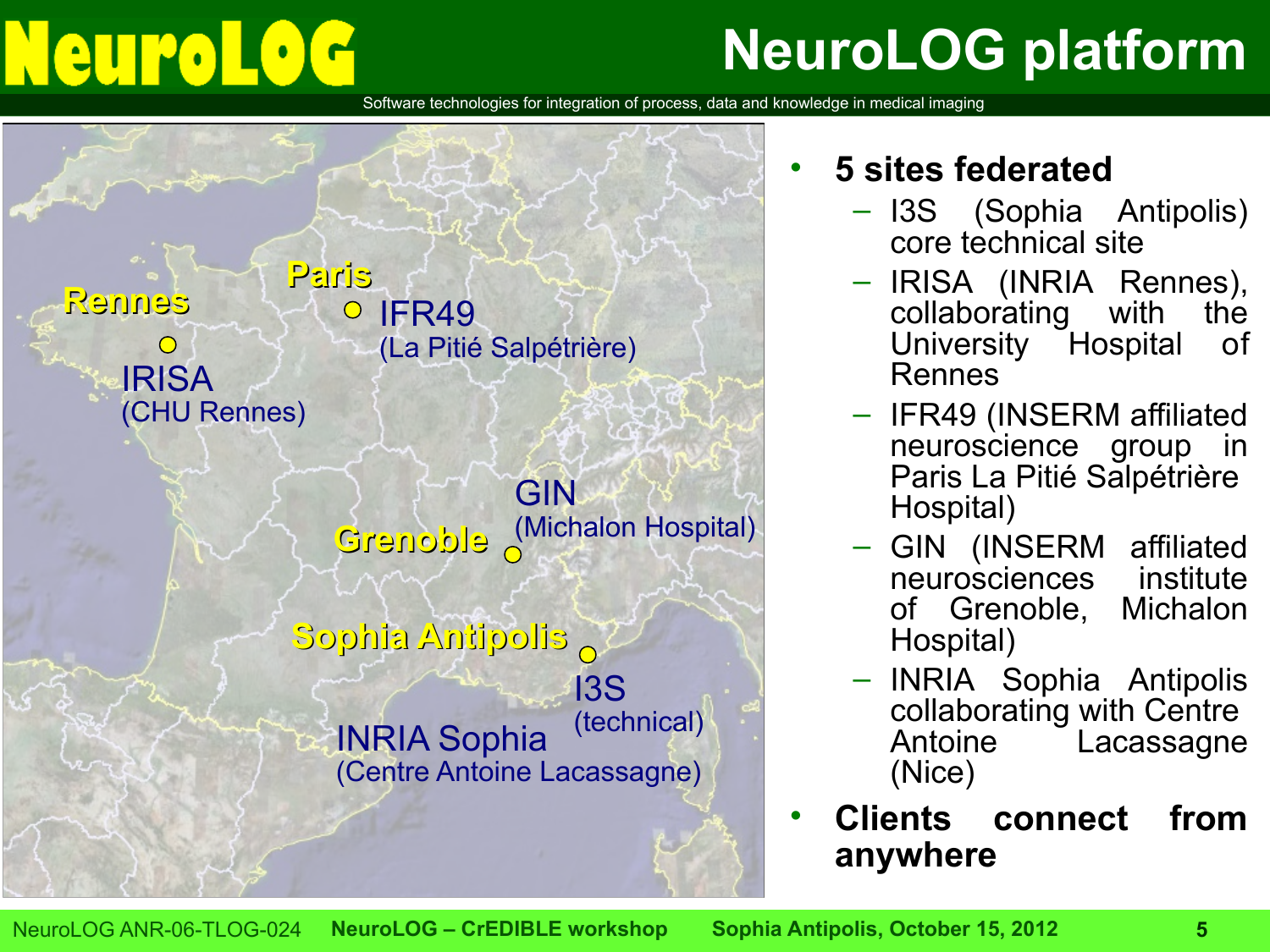# Neuro

## **Distributed data**

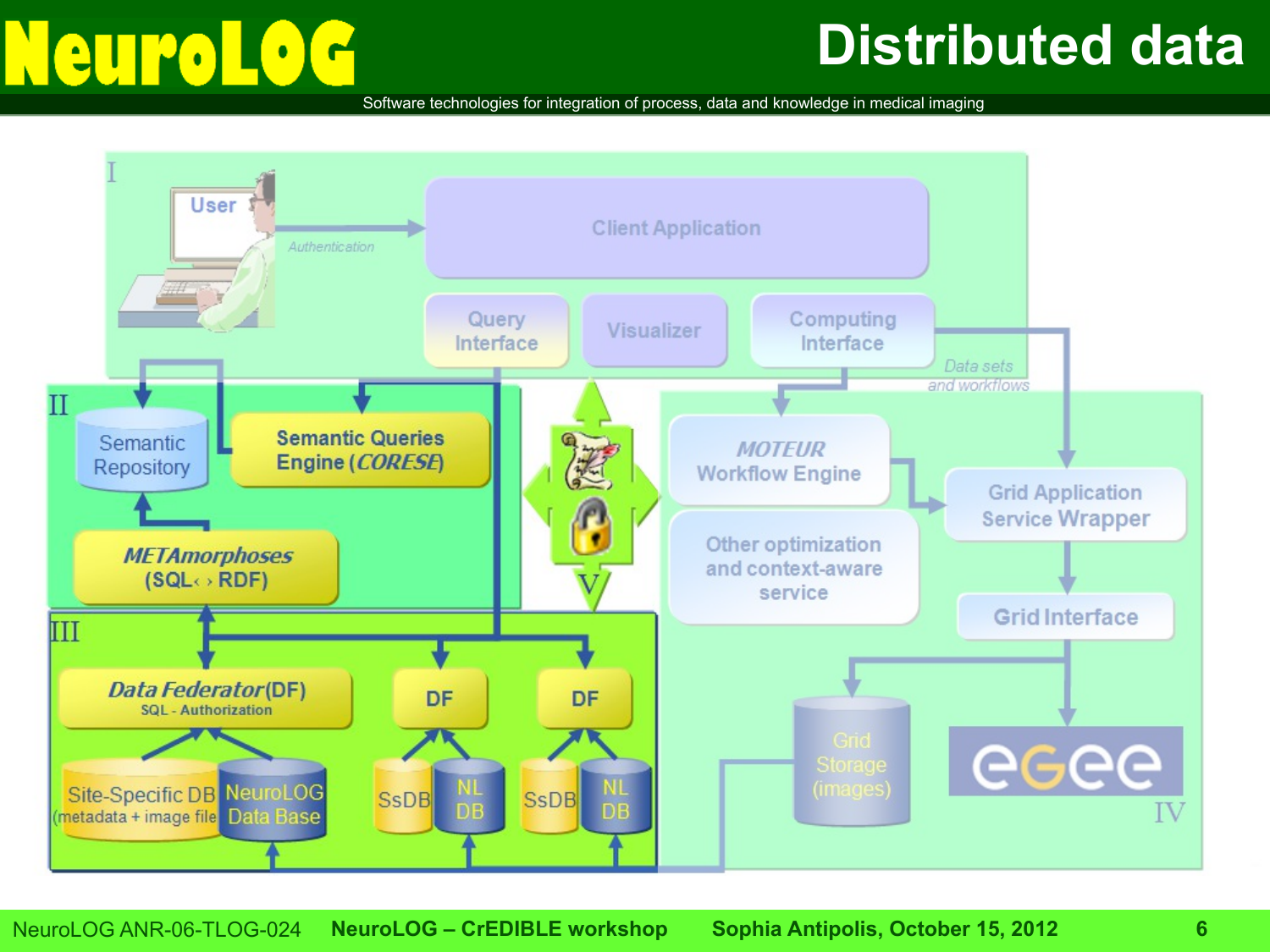# **Data & Metadata management design**

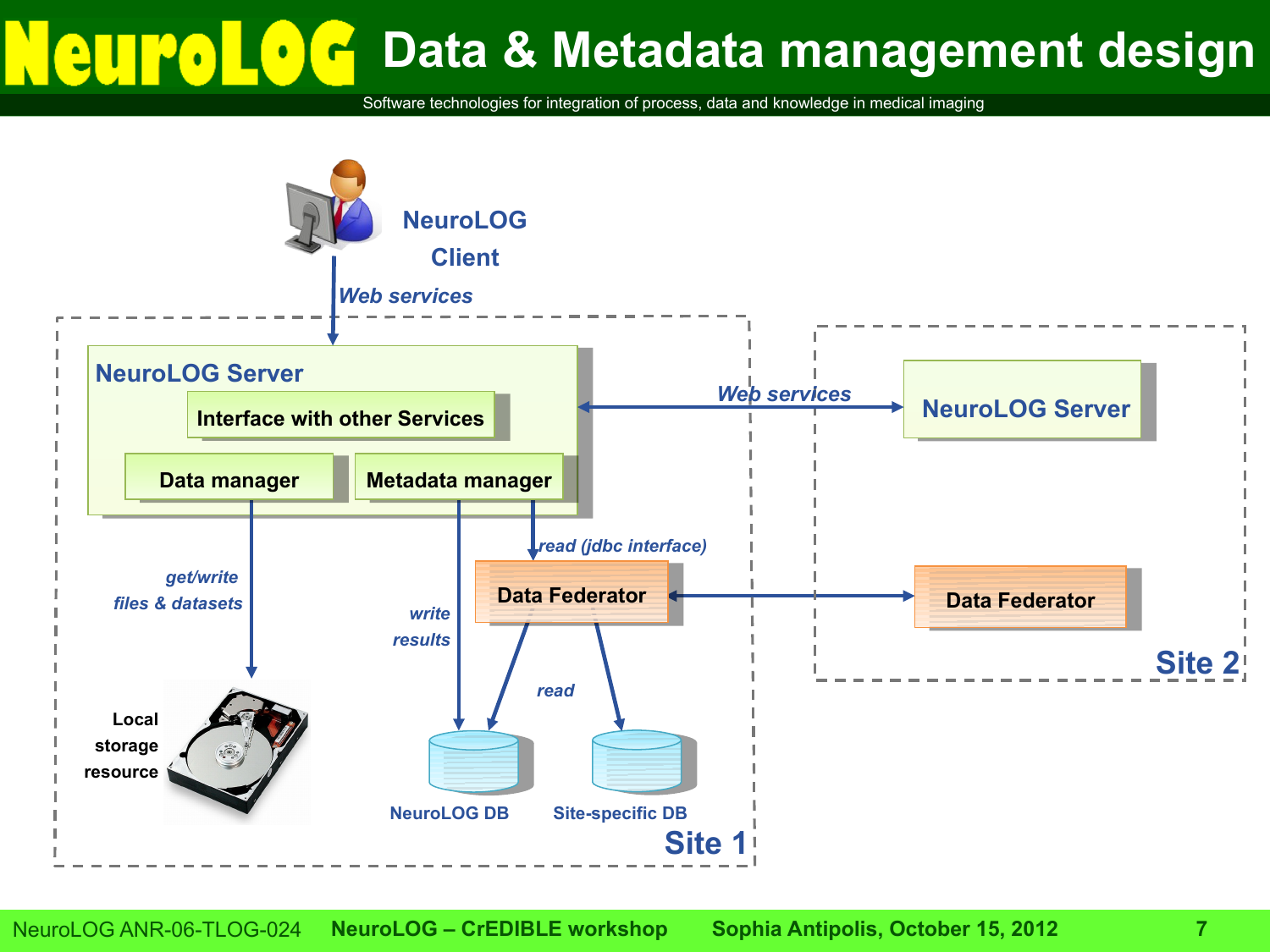

Software technologies for integration of process, data and knowledge in medical imaging

• **Data Federator: relational data mapping and federation tool (Business Object / SAP)**

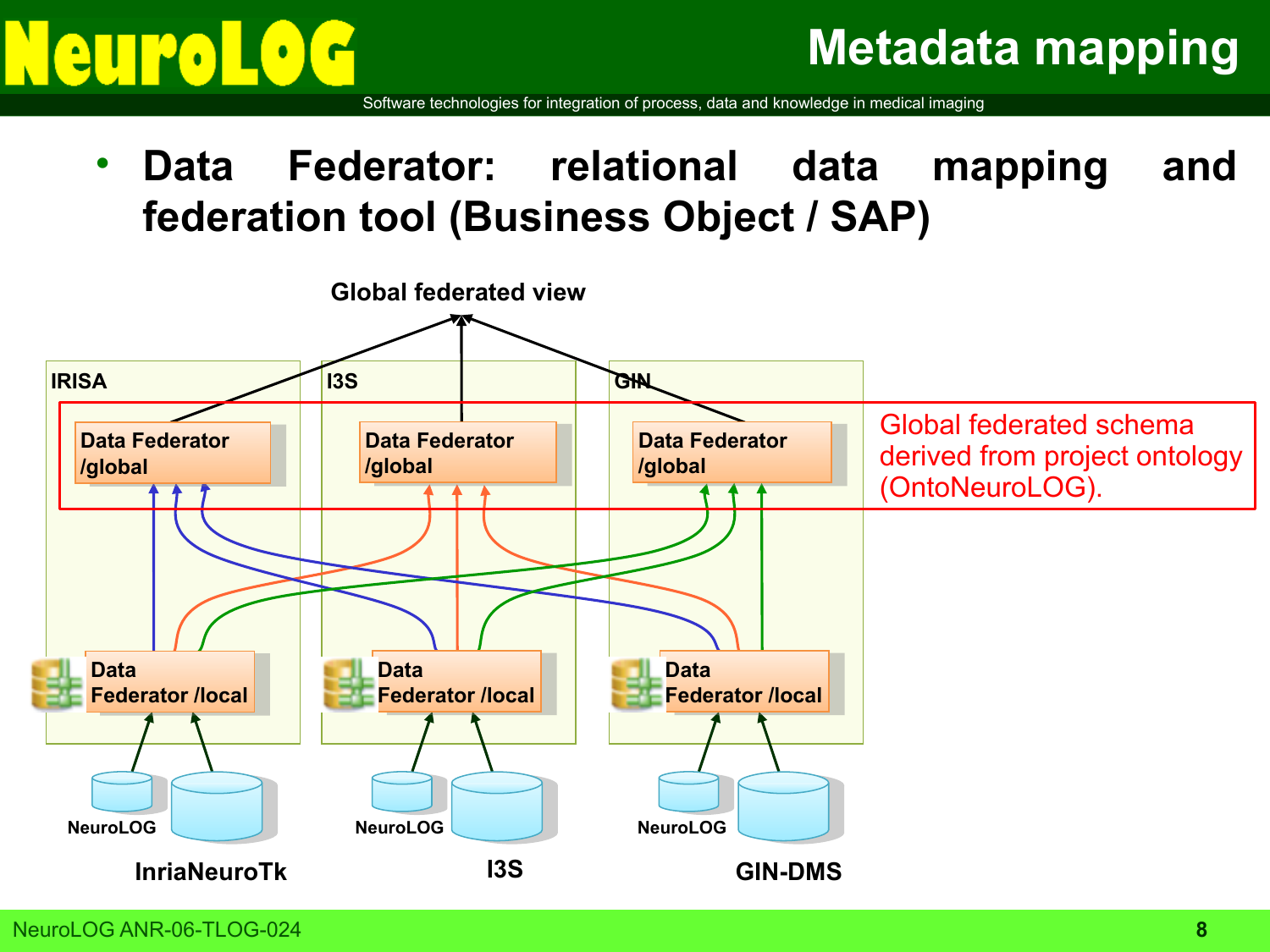# **Ontology design**

- **Application ontology (called OntoNeuroLOG)**
	- **Based on a common modelling framework**
	- **3-level structure**
		- **one Foundational ontology: i.e. DOLCE**
		- **Several Core ontologies**
		- **Several Domain ontologies**
- **Major concerns**
	- **Re-use of existing ontologies (when applicable)**
	- **Documentation**
- **Implemented in OWL-Lite**
- **Derived relational schma**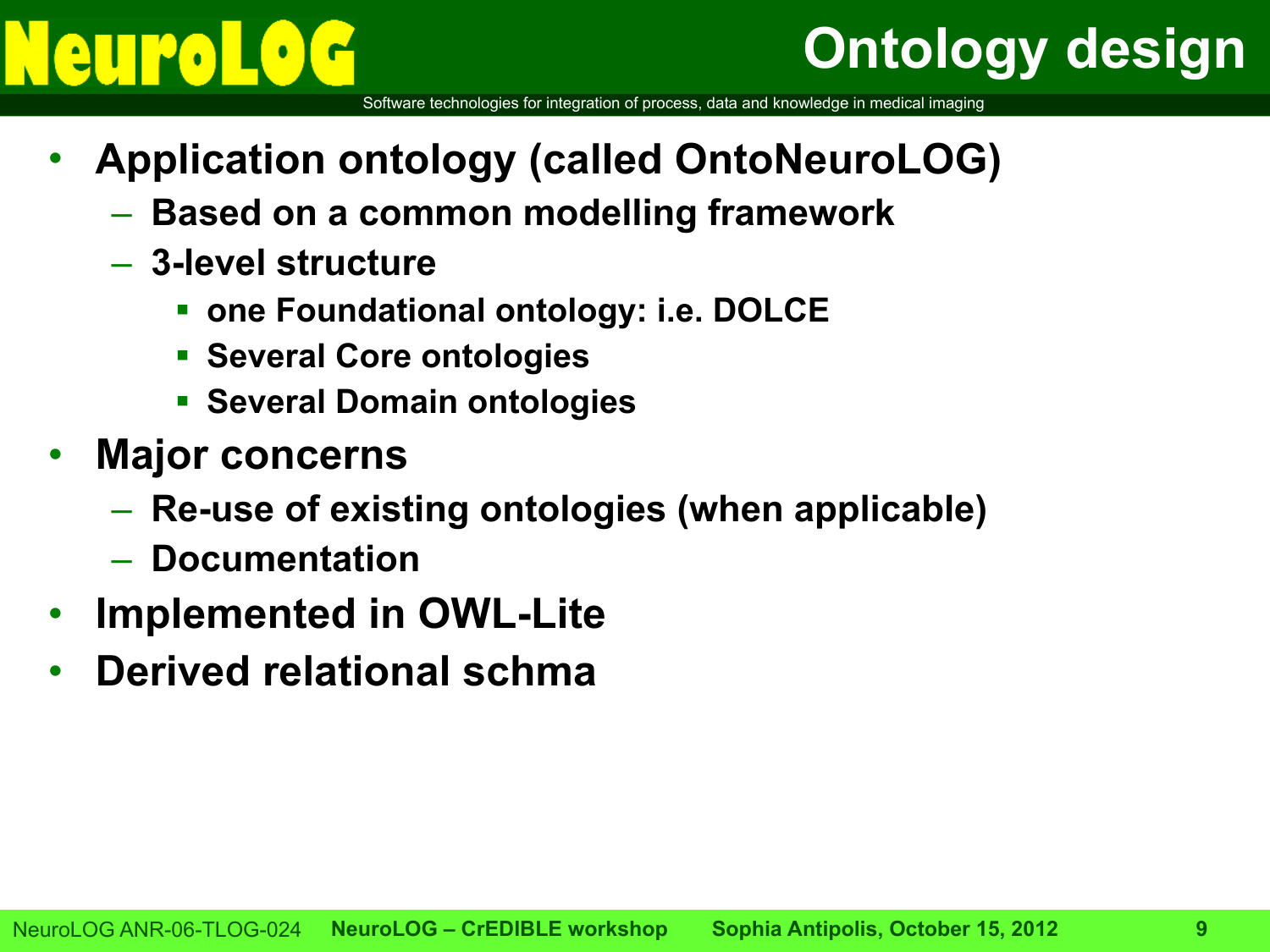## **Semantic extensions**

Software technologies for integration of process, data and knowledge in medical imaging



• **Annotations**

• **Processing**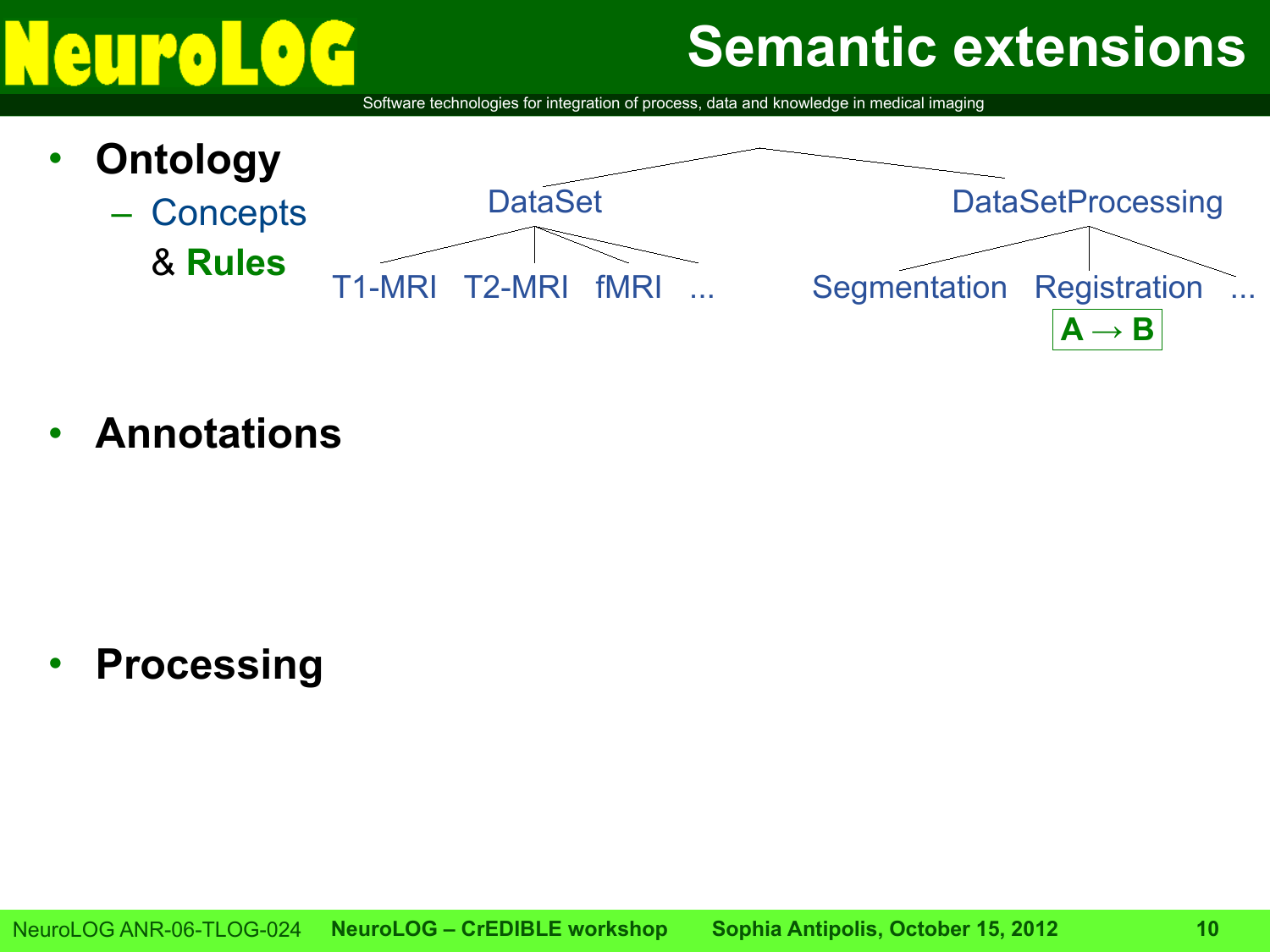# e

## **Semantic extensions**

Software technologies for integration of process, data and knowledge in medical imaging



• **Processing**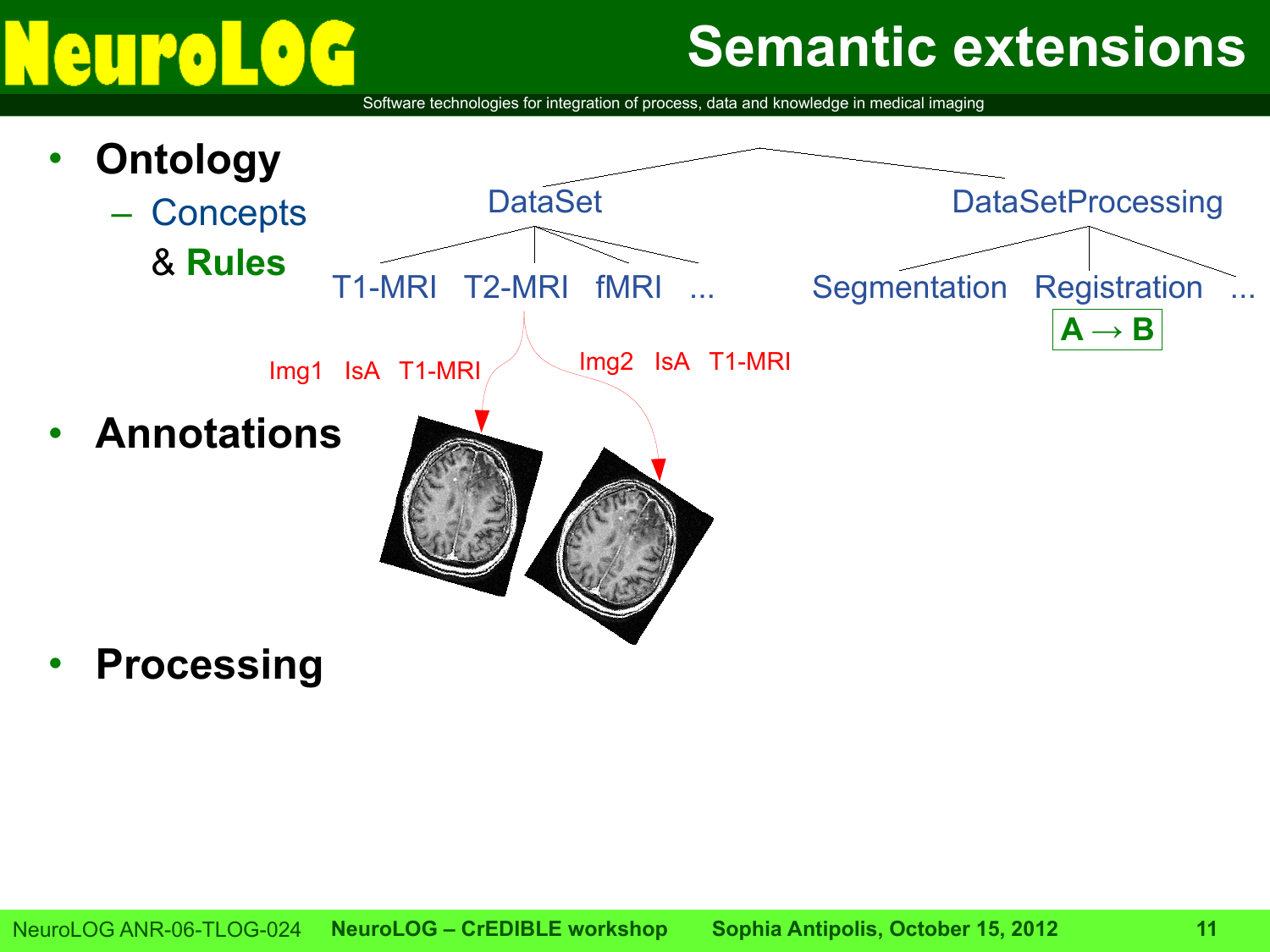# **euro**

## **Semantic extensions**

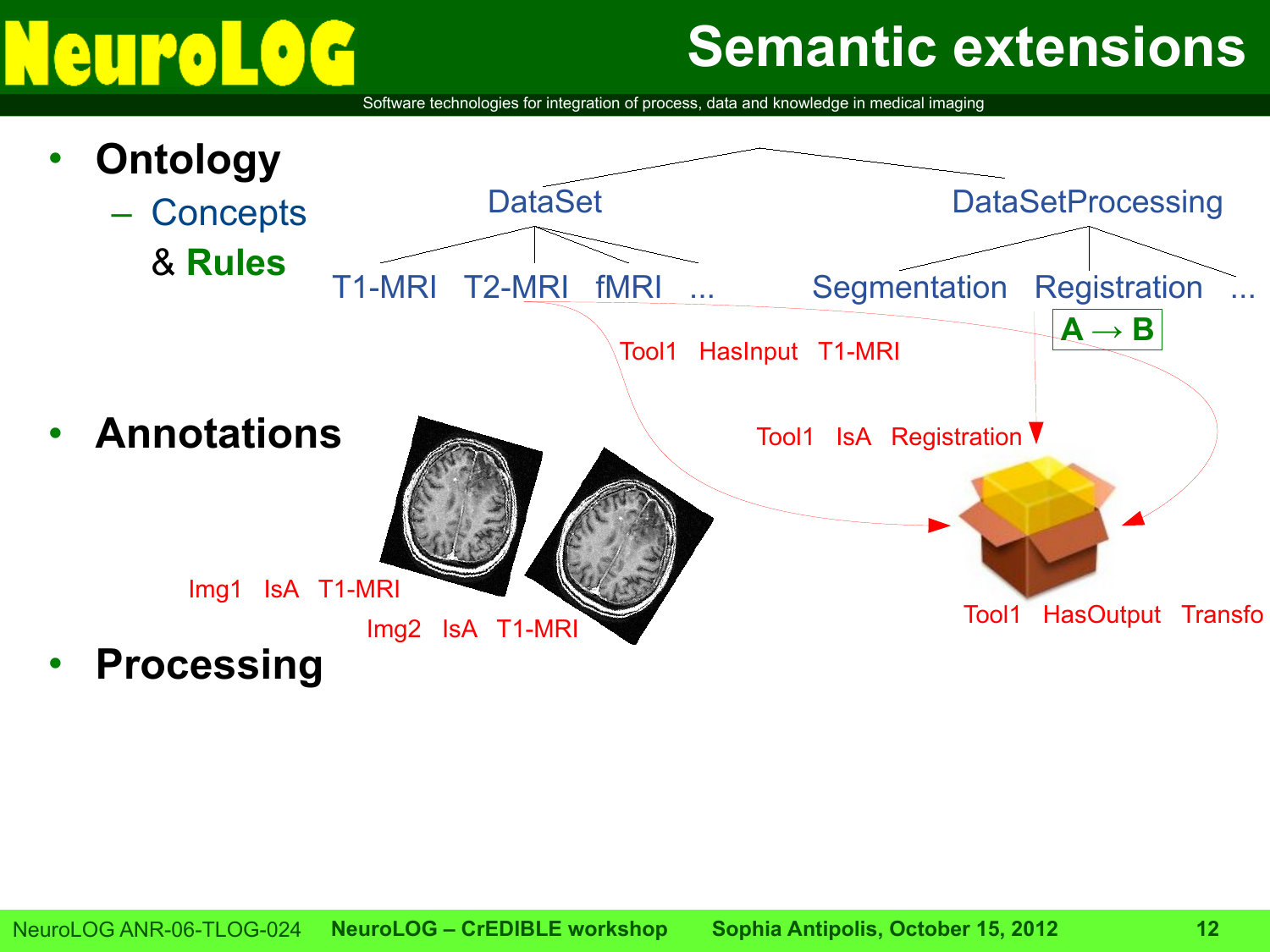# **eurol**

## **Semantic extensions**

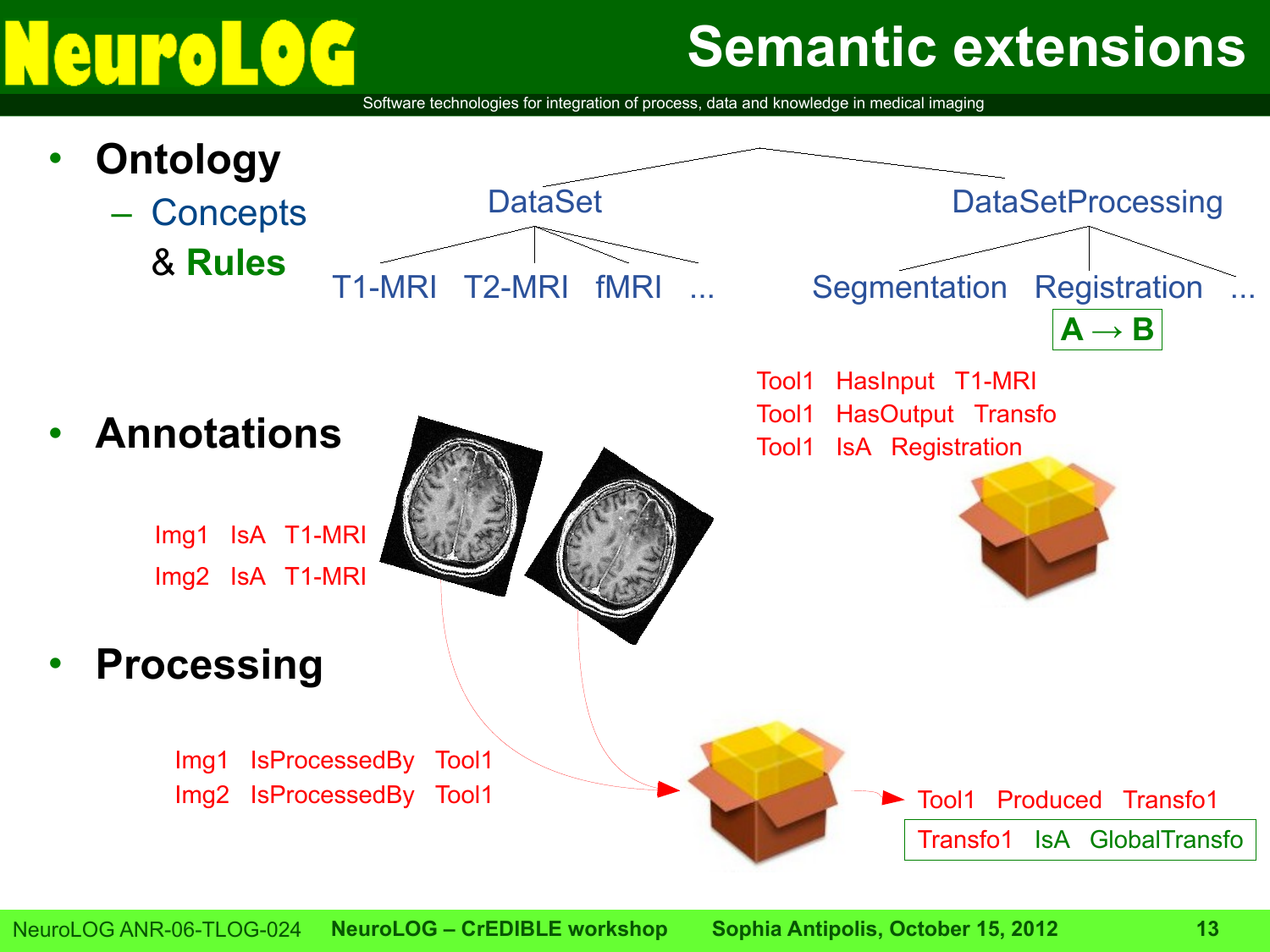## **Lessons learned**

Software technologies for integration of process, data and knowledge in medical imaging

### • **Use of a commercial data federation tool**

- Strong stopper for new comers
- Caused platform stop after the end of the project
- Need an open-source solution

### • **Limited impact of the platform**

- Prototype platform, now stopped
- ANR grant renewal failed (Health Technologies call)
- Non-trivial user interface to be defined to query the federation

### • **Data federation feasibility**

- Need to cope with site failures
- Data access control is a tough problem
- Evolutions of the ontology / federation schema are very costly

### • **Source data sets integration**

– Costly data importation process (data documentation and curation phases)